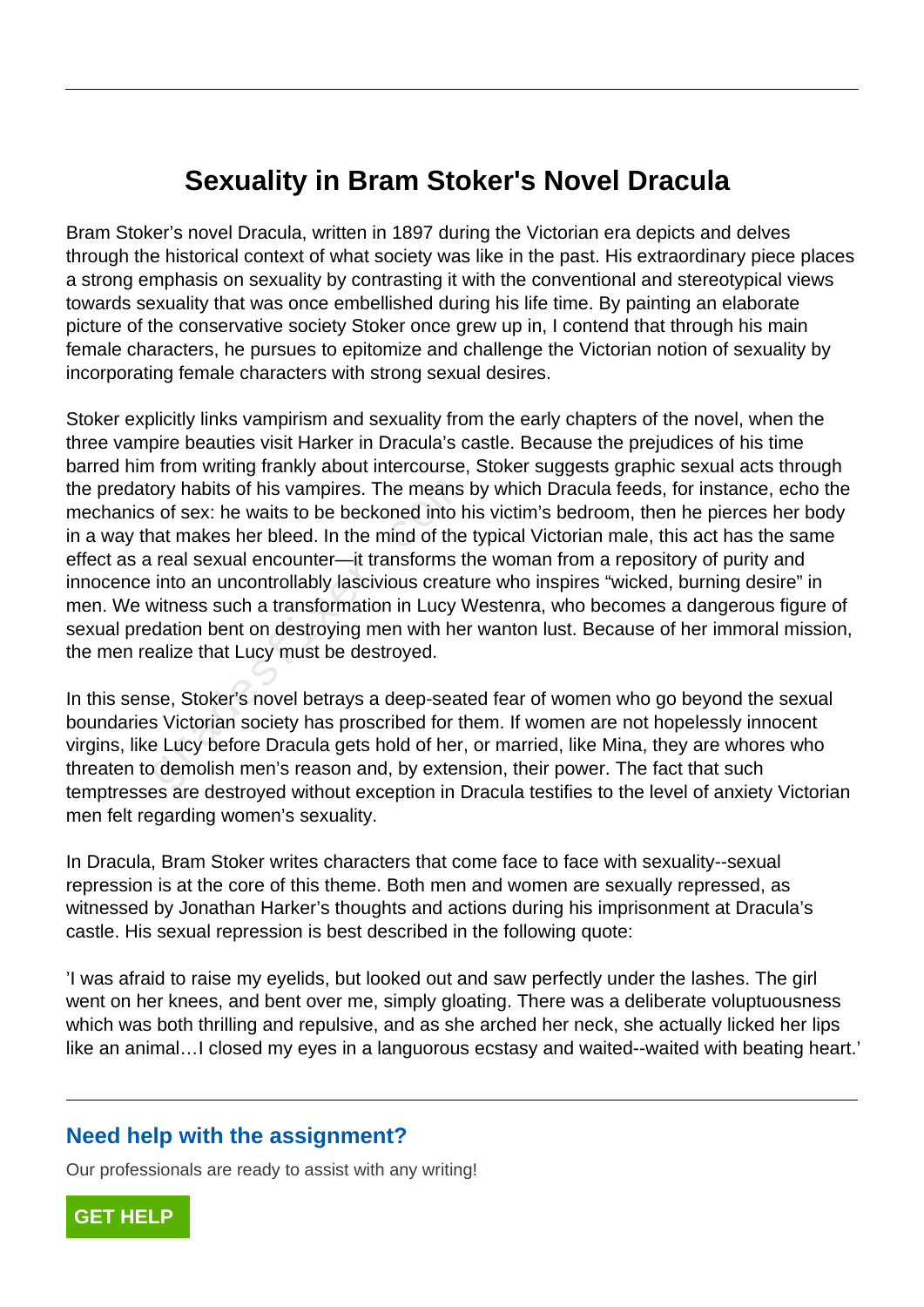Jonathan Harker is about to be bitten by Count Dracula's three daughters. The vampire women are voluptuous and highly sexualized; they are free to act on their sexual desires, which is the exact opposite of men and women in Victorian society. The fact that Jonathan must close his eyes demonstrates his inability to handle open sexuality. At the same time, he feels his desire to be ravished by the female vampire bubbling up when he states that he closed his eyes and waited in a dreamy state of ecstasy. He wants the woman to take advantage of him, but he feels shame for that, as he struggles with viewing her sexual expressiveness as both desirable and repulsive.

Women are defined on a continuum in Dracula. Mina is pure and chaste throughout the novel and embodies the ideal Victorian woman. Van Helsing says, 'She is one of God's women, fashioned by His own hand to show us men and other women that there is a heaven…so true, so sweet, so noble, so little an egoist - and that, let me tell you, is much in this age, so skeptical and selfish.'

Mina embodies the ideal woman in all respects. She is prudent, intelligent, caring, understands her place in society. Stoker develops Mina as ideal so he can present what is considered as unacceptable behavior for women through the character development of Dracula's daughters, the 'weird sisters'.

The three women serve as the opposite of Mina: impure, radical and evil. They are everything a Victorian woman isn't supposed to be in society. The women are referred to as 'monsters' by Jonathan. The women seduce men, which the novel is clearly arguing against. A woman must be pursued by men in an appropriate manner and should not seek out a relationship independently. bates the loeal wornan in all respects. Somes the loeal wornan in all respects. Some society. Stoker develops Mina as ide ble behavior for women through the ch sisters'.<br>Women serve as the opposite of Mina:<br>woman isn't sup

There was something about them that made me uneasy, some longing and at the same time some deadly fear. I felt in my heart a wicked, burning desire that they would kiss me with those red lips. It is not good to note this down, lest some day it should meet Mina's eyes and cause her pain; but it is the truth. (3.29)

Jonathan's repressed sexual desire comes bubbling to the surface when he sees the sexy vampire ladies in Castle Dracula. He's both attracted to them and repulsed by them, and ashamed to admit that he kind of wants them to kiss him.

[...] we recognized the features of Lucy Westenra. Lucy Westenra, but yet how changed. The sweetness was turned to adamantine, heartless cruelty, and the purity to voluptuous wantonness. (16.17) Jack Seward can't believe how much "Lucy Westenra" has changed—he keeps repeating her full name, emphasizing that it's now just an empty label. "Lucy Westenra" is no longer herself; this over-sexed she-demon is not the girl he fell in love with. This vampire

## **Need help with the assignment?**

Our professionals are ready to assist with any writing!